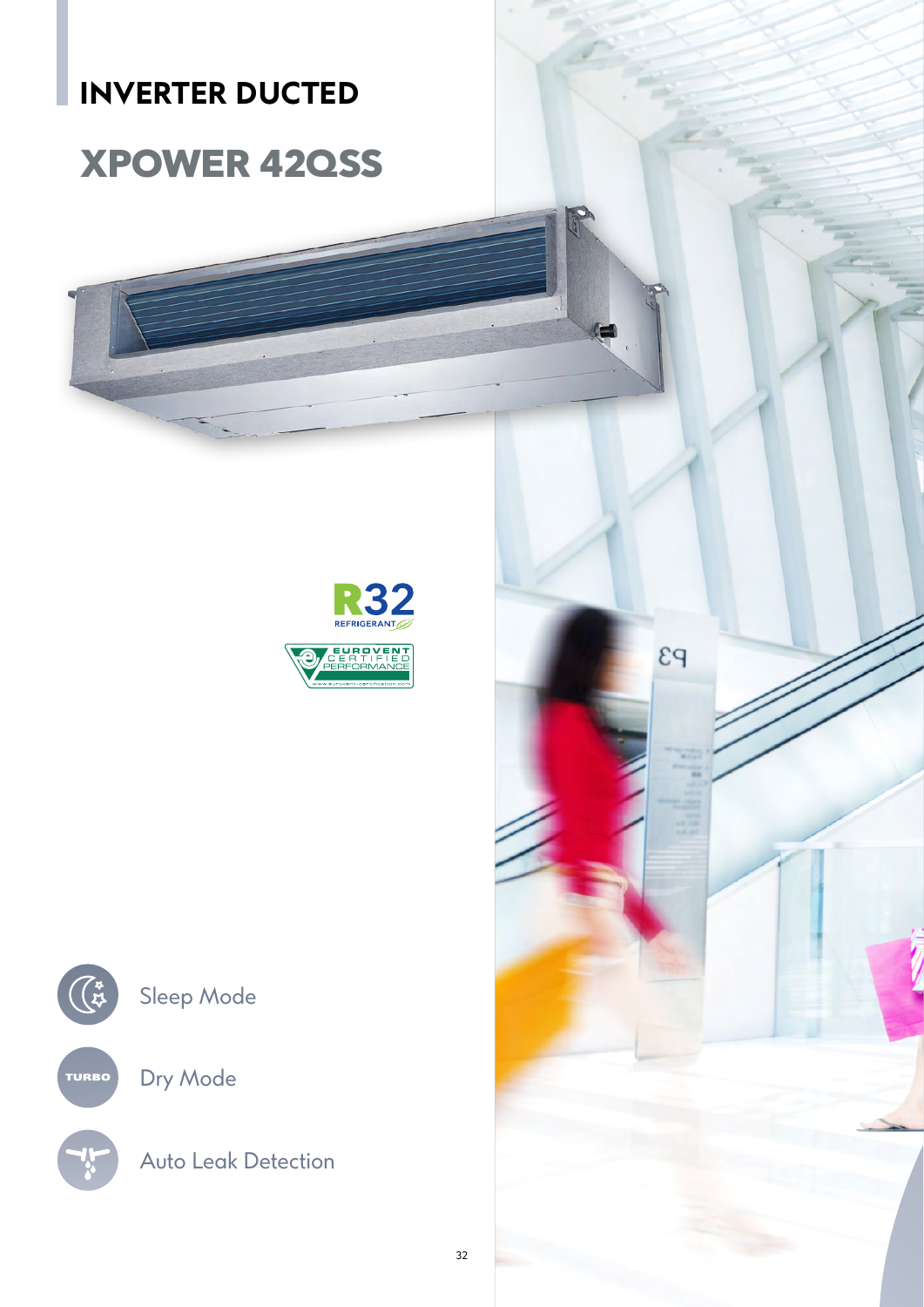**Compact and versatile is the ideal choice for new or refurbished buildings**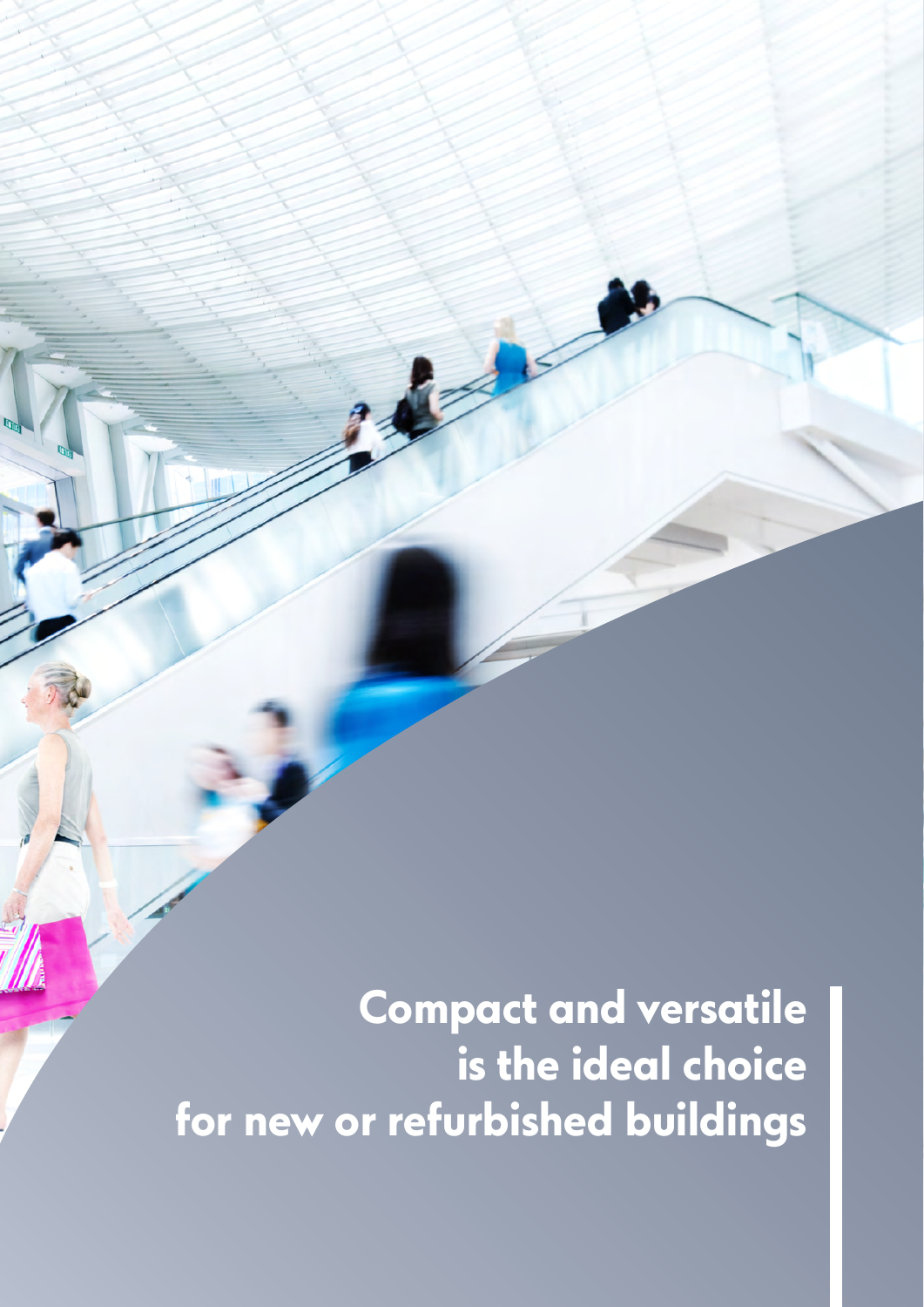### **INVERTER DUCTED XPOWER 42QSS**



#### **INSTALATION FLEXIBILITY**

- Slim design:

The unit has slim design with reduced height, suitable for low-ceiling installations.

- Two way air inlet:

The unit offers air intake both from the back and bottom side, for more flexible installation.

- Fresh air intake:

A ventilation motor can be installed in the fresh-air duct, connected to the ventilation connector, and work with the indoor fan to increase the volume of fresh air (optional).

- Auto adjust external static pressure:

With automatic air-flow adjustment function, the unit can adapt its fan speed to a lower or higher curve, to decrease or increase air-flow depending on resistance.

- Increased external static pressure:

The optimized air scroll design can deliver higher external static pressure.

- Reserved dry contact ports:

With the reserved ports, a remote switch can be easily connected for a remote control. The built-in PCB can produce alarm signal which can be connected to an external alarm light or vibration gauge.

#### **FEATURES**

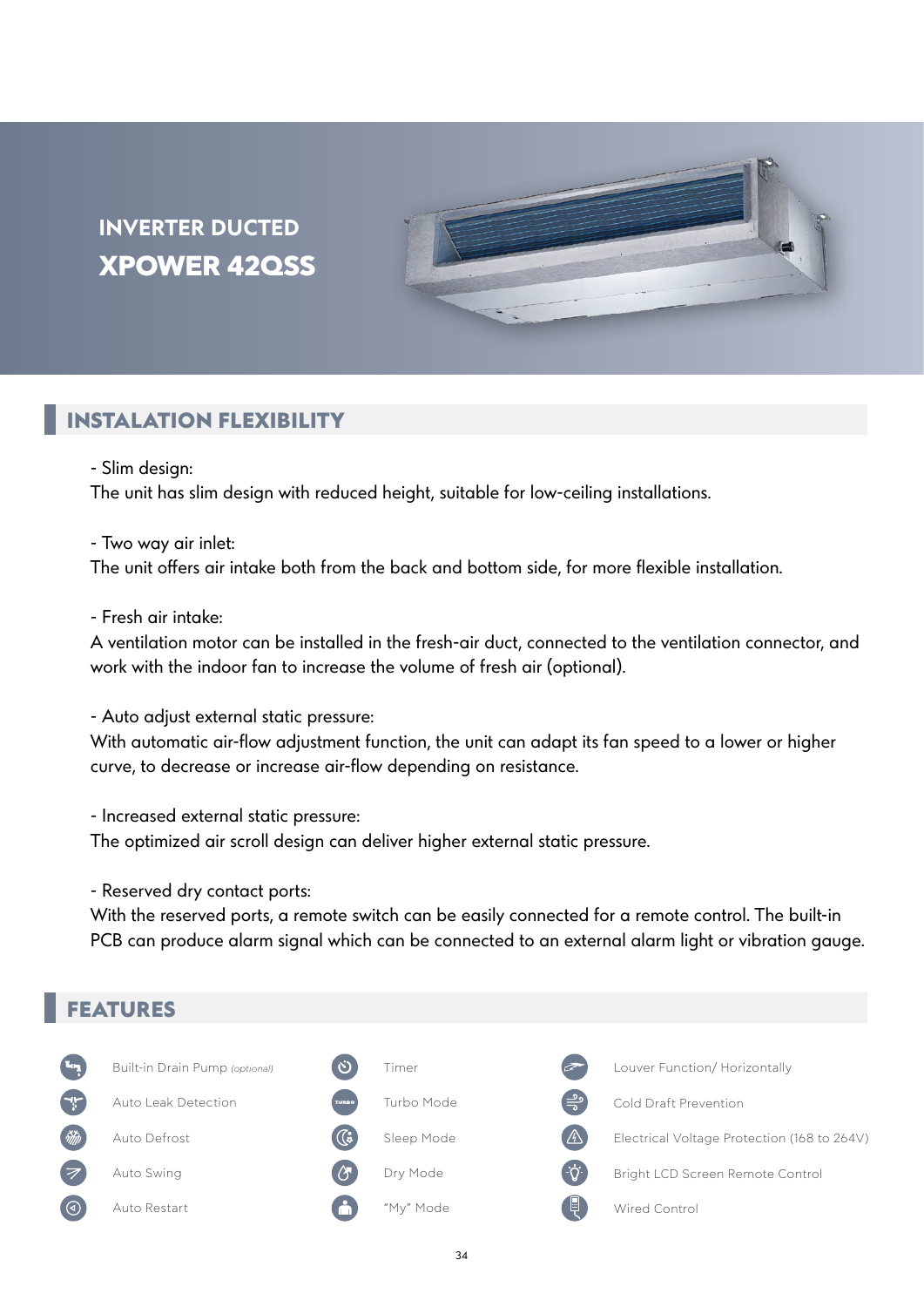#### **TECHNICAL CHARACTERISTICS**

|                                        |                     | SINGLE PHASE        |                     |                     |                    |                       |                    |
|----------------------------------------|---------------------|---------------------|---------------------|---------------------|--------------------|-----------------------|--------------------|
| <b>INDOOR UNIT</b>                     |                     | 42QSS012D8S         | 42QSS018D8S         | 42QSS024R8S         | 42QSS030R8S        | 42QSS036R8S           | 42QSS042R8S        |
| <b>OUTDOOR UNIT</b>                    |                     | 38QUS012D8S         | 38QUS018D8S         | 38QUS024R8S         | 38QUS030R8S        | 38QUS036R8S           | 38QUS042R8S        |
| Cooling capacity                       | kW                  | $3.50(1.52 - 5.28)$ | $5.30(2.55 - 5.69)$ | $7.05(3.20 - 8.20)$ | 8.80(2.23-9.82)    | 10.50(2.70~10.60)     | 12.40(2.58~13.40)  |
| Heating capacity                       | kW                  | $4.40(1.03 - 5.57)$ | $5.86(2.20 - 6.15)$ | $7.60(2.80 - 8.80)$ | $9.38(6.74-11.14)$ | $11.30(2.50 - 13.40)$ | 13.46(2.05~14.85)  |
| Heating cap. at -7°C                   | kW                  | 4,1                 | 4,70                | 5,30                | 7,00               | 10,30                 | 10,80              |
| Heating cap. at -10°C                  | kW                  | 3,8                 | 4,10                | 4,70                | 6,20               | 9,60                  | 9,60               |
| Heating cap. at -15°C                  | kW                  | 3,6                 | 3,70                | 3,50                | 5.60               | 8,30                  | 8,60               |
| SEER/SCOP (average)<br>SCOP (warmer)   | W/W                 | 7.8/4.6/5.1         | 6.1/4.0/5.0         | 6.5/4.0/4.8         | 6.1/4.0/5.1        | 6.1/4.0/4.9           | 6.1/4.0/5.0        |
| Energy label                           |                     | $A++/A++/A++$       | $A++/A+/A++$        | $A++/A+/A++$        | $A++/A+/A++$       | $A++/A+/A++$          | $A++/A+/A++$       |
| Yearly energy consumption              | kWh                 | 157/959/961         | 304/1512/1464       | 380 / 1750 / 1633   | 505/2800/1920      | 602 / 2940 / 2857     | 711 / 3360 / 2996  |
| EER/COP                                | W/W                 | 4.12/4.00           | 3.25/3.71           | 3.23 / 3.88         | 3.38/4.08          | 2.52 / 3.55           | 3.40 / 3.66        |
| Standard current (cooling)             | $\mathsf{A}$        | 3,8                 | 7,2                 | 10,3                | 11,8               | 17,5                  | 16,0               |
| Standard input (cooling)               | $\mathsf W$         | 850                 | 1630                | 2260                | 2600               | 3950                  | 3650               |
| Standard current (heating)             | $\forall$           | 5                   | 7,0                 | 9,0                 | 10.6               | 14,1                  | 16,2               |
| Standard input (heating)               | $\mathsf{W}$        | 1100                | 1580                | 1960                | 2300               | 3180                  | 3680               |
| <b>INDOOR UNIT</b>                     |                     | 42QSS012D8S         | 42QSS018D8S         | 42QSS024R8S         | 42QSS030R8S        | 42QSS036R8S           | 42QSS042R8S        |
| Sound power level                      | dB(A)               | 60                  | 61,0                | 63                  | 65                 | 65                    | 69                 |
| Sound pressure level<br>(high/med/low) | dB(A)               | 42/36/30            | 45/38/33            | 42/40/38            | 45/42/39           | 45 / 42 / 39          | 53/51/49           |
| Air flow (high/med/low)                | $m^3/h$             | 580 / 480 / 300     | 880/650/350         | 1250 / 1050 / 840   | 1400/1150/750      | 1400 / 1150 / 750     | 2400 / 2040 / 1680 |
| Weight                                 | kg                  | 18.0 / 22.0         | 24.5/29.5           | 31.5 / 39.0         | 40.5/48.5          | 40.5                  | 47.5               |
| Dimensions (WxDxH)                     | mm.                 | 700×450×200         | 880X674X210         | 1100×774×249        | 1360×774×249       | 1360×774×249          | 1200×874×300       |
| <b>OUTDOOR UNIT</b>                    |                     |                     |                     |                     |                    |                       |                    |
|                                        |                     | 38QUS012D8S         | 38QUS018D8S         | 38QUS024R8S         | 38QUS030R8S        | 38QUS036R8S           | 38OUS036R8S        |
| Temp range cooling                     | $^{\circ}$ C        |                     |                     | $-15 - 50$          |                    |                       |                    |
| Temp range heating                     | $^{\circ} \text{C}$ |                     |                     | $-15 - 24$          |                    |                       |                    |
| Liquid side/Gas side                   |                     | $1/4" - 3/8"$       | $1/4'' - 1/2''$     | $3/8$ " - $5/8$ "   | $3/8" - 5/8"$      | $3/8" - 5/8"$         | $3/8" - 5/8"$      |
| Standard piping length                 | m                   | 5                   | 5                   | 5                   | 5                  | 5                     | 5                  |
| Min piping length                      | m                   | 3                   | 3                   | 3                   | 3                  | 3                     | 3                  |
| Max piping length                      | m                   | 25                  | 30                  | 50                  | 50                 | 65                    | 65                 |
| Max difference                         | m                   | 10                  | 20                  | 25                  | 25                 | 30                    | 30                 |

Refrigerant amount kg 0.87 1.15 1,5 2.0 2,4 2,4 2,4 Sound power level dB(A) 63 64 67 67 69 72 Sound pressure level dB(A) 56 57 61 61 61 64 65 Air flow Weight kg 34.7 33.7 49.5 56.9 67.0 73.9 Dimensions (WxDxH) mm 800X333X554 800X333X554 845×363×702 946×410×810 946×410×810 946×410×810 Voltage/Hz/Ph 220-240V / 50Hz / 1Ph

*Notes: \* Sound data @ cooling mode \*-7°C/-10°C/-15°C heating @ free frequency* *\* Preliminary Data*



/h 2000 2000 2700 3800 4000 3600